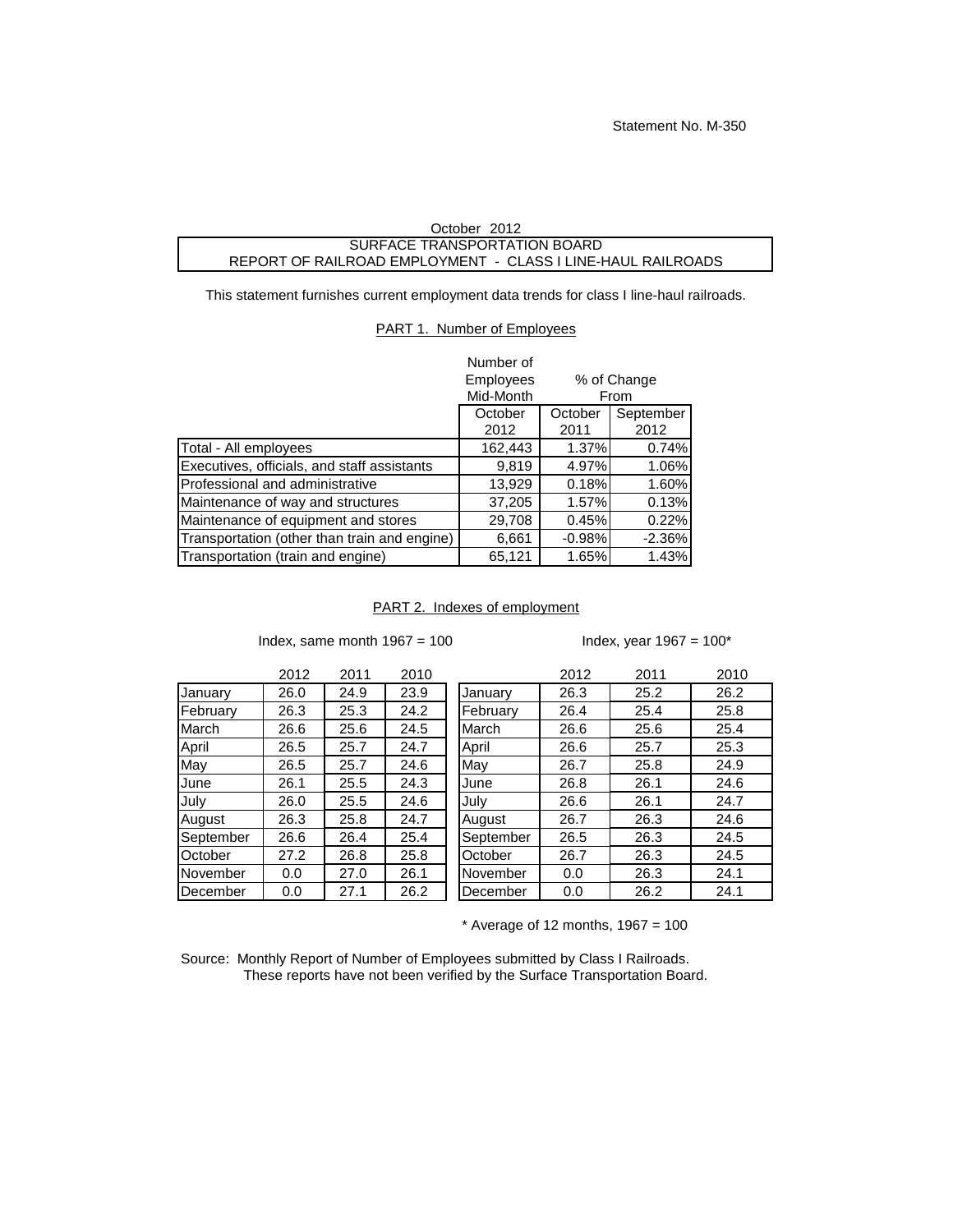## EMPLOYEES BY COMPANY AND JOB DESCRIPTION

|                                 |        | Executives,      |                         |                       |                       |                       |                       |              |
|---------------------------------|--------|------------------|-------------------------|-----------------------|-----------------------|-----------------------|-----------------------|--------------|
|                                 |        | Officials, and   |                         | <b>Maintenance of</b> | <b>Maintenance of</b> | <b>Transportation</b> |                       |              |
|                                 |        | <b>Staff</b>     | <b>Professional and</b> | Way and               | <b>Equipment and</b>  | (Other Than Train     | <b>Transportation</b> |              |
| <b>CARRIER</b>                  |        | Assistants       | Administrative          | <b>Structures</b>     | <b>Stores</b>         | & Engine)             | (Train & Engine)      |              |
| October<br>2012                 |        | L <sub>100</sub> | L 200                   | L 300                 | $L$ 400               | L500                  | L600                  | <b>TOTAL</b> |
| <b>BNSF</b>                     | 130500 | 1,795            | 4.044                   | 8,937                 | 7.318                 | 1.578                 | 16.774                | 40,446       |
| <b>CSX</b>                      | 121500 | 1,335            | 3.032                   | 6,649                 | 5,018                 | 1,630                 | 11.104                | 28,768       |
| CN/GTW                          | 114900 | 352              | 581                     | 1,867                 | 848                   | 400                   | 2,514                 | 6,562        |
| (Includes all CN US Operations) |        |                  |                         |                       |                       |                       |                       |              |
| <b>KCS</b>                      | 134500 | 269              | 386                     | 487                   | 382                   | 71                    | 1.295                 | 2,890        |
| NS.                             | 117100 | 1,932            | 2.609                   | 6,466                 | 6.118                 | 1,428                 | 12.015                | 30,568       |
| SOO                             | 137700 | 315              | 353                     | 1,280                 | 595                   | 222                   | 1.525                 | 4,290        |
| UP                              | 139400 | 3,821            | 2.924                   | 11,519                | 9,429                 | 1,332                 | 19,894                | 48,919       |
|                                 |        |                  |                         |                       |                       |                       |                       |              |
| <b>TOTAL</b>                    |        | 9,819            | 13.929                  | 37,205                | 29,708                | 6,661                 | 65,121                | 162,443      |
|                                 |        |                  |                         |                       |                       |                       |                       |              |
| <b>NRPC</b>                     | 103000 | 1,407            | 4.845                   | 2,891                 | 4,950                 | 2,890                 | 3.373                 | 20,356       |
|                                 |        |                  |                         |                       |                       |                       |                       |              |

|           | October       | <b>October</b>                  | <b>September</b> |               | % Change     |
|-----------|---------------|---------------------------------|------------------|---------------|--------------|
|           | 2012          | 2011                            | 2012             | Year          | <b>Month</b> |
| $L$ 100   | 9,819         | 9,354                           | 9,716            | 4.97%         | 1.06%        |
| L200      | 13,929        | 13,904                          | 13,709           | 0.18%         | 1.60%        |
| L 300     | 37,205        | 36,630                          | 37,156           | 1.57%         | 0.13%        |
| $L$ 400   | 29,708        | 29,575                          | 29,644           | 0.45%         | 0.22%        |
| L500      | 6,661         | 6,727                           | 6,822            | $-0.98%$      | $-2.36%$     |
| L600      | 65,121        | 64,061                          | 64,205           | 1.65%         | 1.43%        |
| TOTAL     | 162,443       | 160,251                         | 161,252          | 1.37%         | 0.74%        |
|           |               | <b>Total Railroad Employees</b> | Ratio            | Ratio         |              |
| 1967      |               |                                 | 2012             | Corresp.      | Average      |
|           | <b>Months</b> |                                 | <b>Months</b>    | <b>Months</b> | <b>Month</b> |
| January   | 614,766       |                                 | 160,129          | 26.0          | 26.3         |
| February  | 610,335       |                                 | 160,774          | 26.3          | 26.4         |
| March     | 608,751       |                                 | 161,992          | 26.6          | 26.6         |
| April     | 611,136       |                                 | 161,972          | 26.5          | 26.6         |
| May       | 613,824       |                                 | 162,548          | 26.5          | 26.7         |
| June      | 624,153       |                                 | 163,159          | 26.1          | 26.8         |
| July      | 623,096       |                                 | 162,006          | 26.0          | 26.6         |
| August    | 619,419       |                                 | 162,683          | 26.3          | 26.7         |
| September | 606,714       |                                 | 161,252          | 26.6          | 26.5         |
| October   | 597,271       |                                 | 162,443          | 27.2          | 26.7         |
| November  | 593,568       |                                 | 0                | 0.0           | 0.0          |

December 590,100 0 0.0 0.0

Source: Monthly Report of Number of Employees submitted by Class I Railroads.

These reports have not been verified by the Surface Transportation Board.